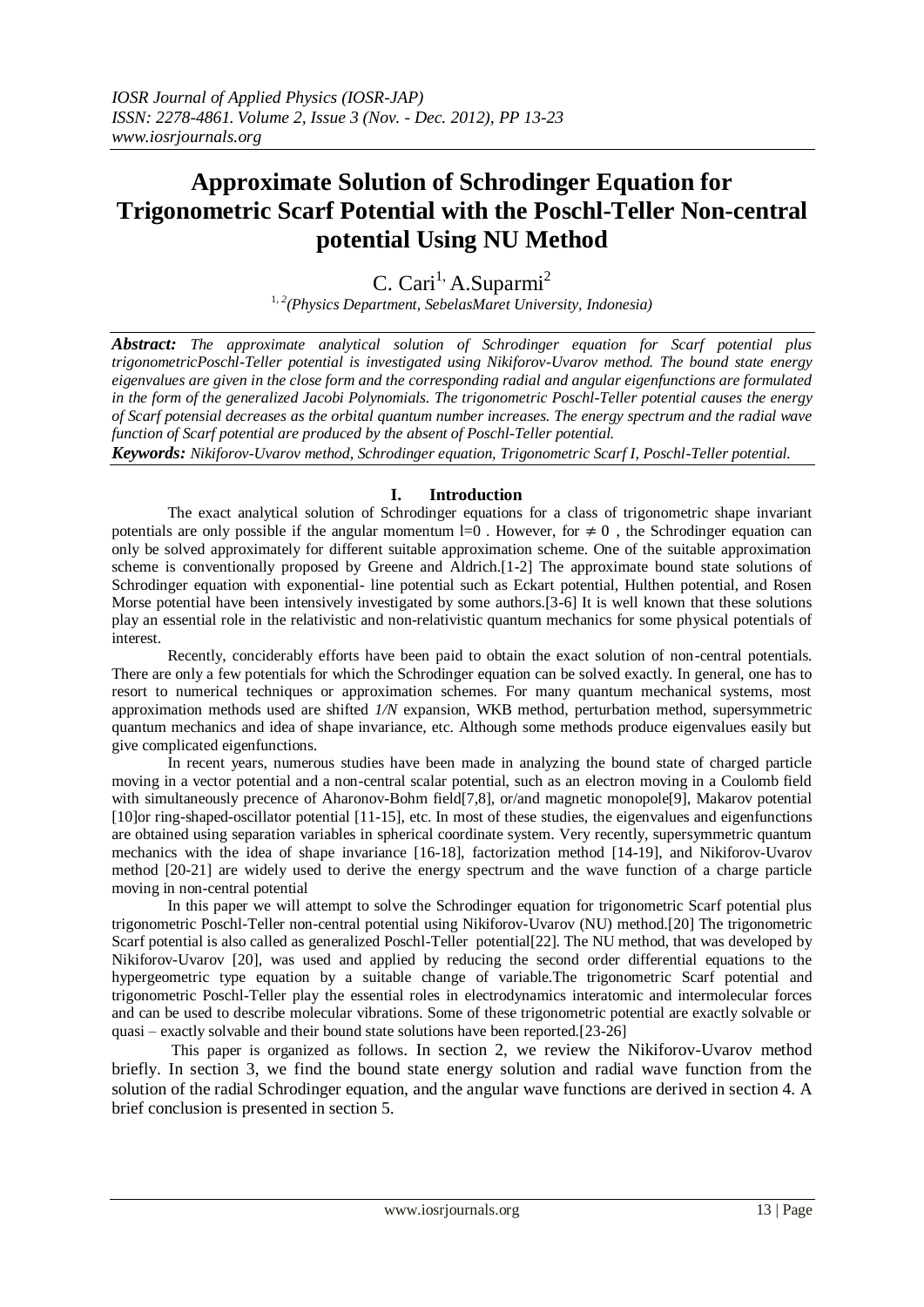# **II. Review Of Nikiforov-Uvarov Method**

The one-dimensional Schrodinger equation of any shape invariant potential can be reduced into hypergeometric or confluent hypergeometric type differential equation by suitable variable transformation [3,4,15,17]. The hypergeometric type differential equation, which can be solved using Nikiforov-Uvarovmethod is presented as

$$
\frac{\partial^2 \psi(s)}{\partial s^2} + \frac{\bar{\tau}(s)}{\sigma(s)} \frac{\partial \psi(s)}{\partial s} + \frac{\bar{\sigma}(s)}{\sigma^2} \psi(s) = 0 \,, \tag{1}
$$

where  $\sigma(s)$  and  $\bar{\sigma}(s)$  are polynomials at most in the second order, and  $\bar{\tau}(s)$  is first order polynomial. Equation (1) can be solved using separation of variable method which is expressed as  $u_1 - \phi(c)u(c)$ 

$$
\psi = \phi(s)y(s),
$$
\nBy inserting equation (2) into equation (1) we get hypergeometric type equation as

$$
\sigma \frac{\partial^2 y(s)}{\partial s^2} + \tau \frac{\partial y(s)}{\partial s} + \lambda y(s) = 0
$$
\n(3)

and  $\phi(s)$  is a logarithmic derivative whose solution is obtained from condition  $\frac{\phi'}{4} = \frac{\pi}{4}$ 

$$
\frac{\ }{\phi }=\frac{\ }{\sigma }
$$

where the function  $\pi(s)$  and the parameter  $\lambda$  are defined as

$$
\pi = \left(\frac{\sigma'-\bar{\tau}}{2}\right) \pm \sqrt{\left(\frac{\sigma'-\bar{\tau}}{2}\right)^2 - \bar{\sigma} + k\sigma}
$$
\n
$$
\lambda = k + \pi'
$$
\n(6)

The value of k in equation (5) can be found from the condition that under the square root of equation (5) have to be square of polynomial which is mostly first degree polynomial and therefore the discriminate of the quadratic expression is zero. A new eigenvalue of equation (3) is

$$
\lambda = \lambda_n = -n\tau' - \frac{n(n-1)}{2}\sigma'' , n = 0, 1, 2,
$$
\n(7)

where  $\tau = \bar{\tau} + 2\pi$ , (8)

The new energy eigenvalue is obtained using equation (6) and (7).

To generate the energy eigenvalues and the corresponding eigenfunction, the condition that  $\tau' < 0$  is required. The solution of the second part of the wave function,  $y_n(s)$ , is connected to Rodrigues relation  $[15]$  which is given as

$$
y_n(s) = \frac{c_n}{\rho(s)} \frac{d^n}{ds^n} (\sigma^n(s)\rho(s))
$$
\n(9)

where  $C_n$  is normalization constant, and the weight function  $\rho(s)$  satisfies the condition

$$
\frac{\partial(\sigma \rho)}{\partial s} = \tau(s)\rho(s) \tag{10}
$$

The wave function of the system is therefore obtained from equation (4) and (9).

## **III. Solution Of Schrodinger Equation For Trigonometric Scarf Potential Combined With Trigonometric Poschl-Teller Potential Using Nu Method**

The non-central potential which is combination of trigonometric Scarf potential and trigonometric Poschl-Teller non-cental potential given as

$$
V(r,\theta) = \frac{\hbar^2 \alpha^2}{2M} \left( \frac{b^2 + a(a-1)}{\sin^2 \alpha r} - \frac{2b(a-\frac{1}{2})\cos \alpha r}{\sin^2 \alpha r} \right) + \frac{\hbar^2}{2Mr^2} \left( \frac{\kappa(\kappa-1)}{\sin^2 \theta} + \frac{\eta(\eta-1)}{\cos^2 \theta} \right)
$$
(11)

where  $b^2 + a(a-1) > 0$ ,  $2b(a-\frac{1}{2})$  $\frac{1}{2}$  > 0,  $\alpha$  is related to range of the trigonometric Scarf potential with the unit of the inverse of length,  $0 < \alpha r < \pi$ ,  $\kappa > 1$ ,  $\eta > 1$  and  $0 \le \theta \le \pi$ . Trigonometric Scarf potential is potential model that used to describe the behavior quark-gluon dynamics. [25]

The three dimensional time-independent Schrodinger equation for trigonometric Scarf

potential<sup>[11,14]</sup> combined with trigonometric Poschl-Teller non-central potential is

− ℏ 2 2 1 2 2 + 1 2 + 1 2 2 2 2 , , + ℏ 2 2 2 <sup>2</sup>+ −1 2 − 2(− 1 2 )cos 2 + <sup>ℏ</sup>222*−*<sup>1</sup>2+(*−*1)2,,=,, (12)

The three dimensional Schrodinger equation expressed in equation (12) is solved using variable separation method by setting  $\psi(r, \theta, \varphi) = R(r)P(\theta)\varphi(\varphi)$  so we get

(4)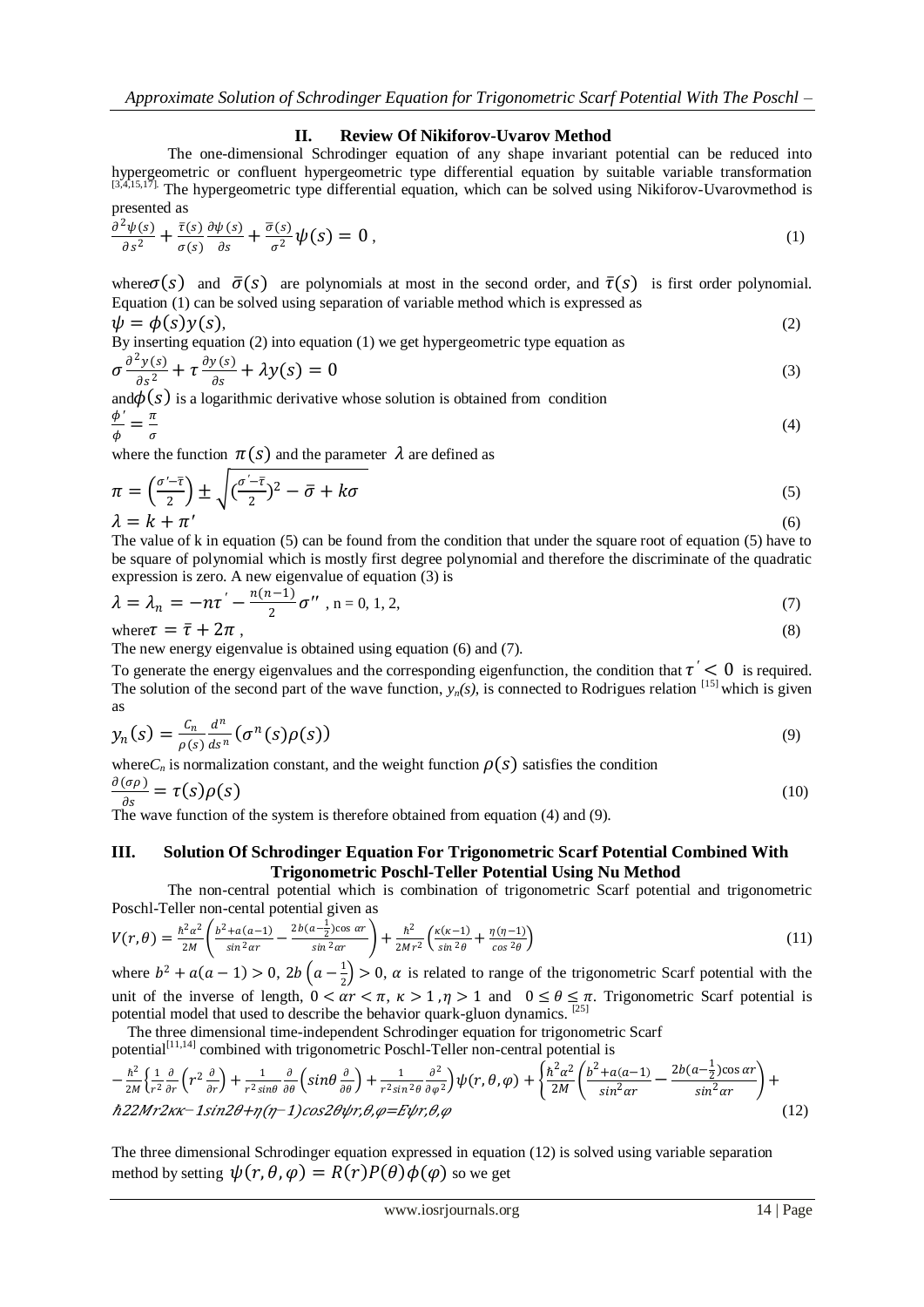$$
\frac{1}{R}\frac{\partial}{\partial r}\left(r^2\frac{\partial}{\partial r}\right) - r^2\alpha^2 \left(\frac{b^2 + a(a-1)}{\sin^2\alpha r} - \frac{2b(a-\frac{1}{2})\cos\alpha r}{\sin^2\alpha r}\right) + \frac{2Mr^2}{\hbar^2}E = -\frac{1}{P\sin\theta}\frac{\partial}{\partial\theta}\left(\sin\theta\frac{\partial}{\partial\theta}\right) - \frac{1}{\phi\sin^2\theta}\frac{\partial^2}{\partial\phi^2} + \left(\frac{\kappa(\kappa-1)}{\sin^2\theta} + \frac{\eta(\eta-1)}{\cos^2\theta}\right) = \lambda = l(l+1)
$$
\n(13)

From equation (13) we get three differential equations with single variable as following:

$$
\frac{1}{R}\frac{\partial}{\partial r}\left(r^2\frac{\partial}{\partial r}\right) - r^2\alpha^2 \left(\frac{b^2 + a(a-1)}{\sin^2\alpha r} - \frac{2b(a-\frac{1}{2})\cos\alpha r}{\sin^2\alpha r}\right) + \frac{2Mr^2}{\hbar^2}E = \lambda = l(l+1)
$$
(14a)

$$
-\frac{1}{p_{\sin\theta}}\frac{\partial}{\partial\theta}\left(\sin\theta\frac{\partial}{\partial\theta}\right) - \frac{1}{\phi\sin^2\theta}\frac{\partial^2}{\partial\varphi^2} + \left(\frac{\kappa(\kappa-1)}{\sin^2\theta} + \frac{\eta(\eta-1)}{\cos^2\theta}\right) = \lambda = l(l+1)
$$
(14b)

$$
\frac{1}{\phi} \frac{\partial^2}{\partial \varphi^2} = -m^2 \tag{14c}
$$

The solution of equation (14c) is

 $\phi=A_m e^{im\varphi}$ 

which is the azimuthal part of wave function.

# **3.1 The Solution Of Radial Wave Function**

By setting the new wave function  $R = \frac{\psi(r)}{r^2}$  $\frac{v}{r}$  into equation (14a) we get

$$
\frac{d^2\psi}{dr^2} - \alpha^2 \left( \frac{b^2 + a(a-1)}{\sin^2\alpha r} - \frac{2b(a-\frac{1}{2})\cos\alpha r}{\sin^2\alpha r} \right) \psi + \frac{2M}{\hbar^2} E \psi - \frac{l(l+1)}{r^2} \psi = 0
$$
\n(16)

The conventional approximation for centrifugal term<sup>[1]</sup> obtained for  $\alpha r \ll 1$  is

$$
\frac{1}{r^2} \cong \alpha^2 \left( d_0 + \frac{1}{\sin^2 \alpha r} \right) \tag{17}
$$

where 
$$
d_0 = \frac{1}{12}
$$
. By substituting equation (17) into equation (16) we obtain  
\n
$$
\frac{d^2\psi}{dr^2} - \alpha^2 \left( \frac{b^2 + a(a-1) + l(l+1)}{\sin^2 \alpha r} - \frac{2b(a-\frac{1}{2})\cos \alpha r}{\sin^2 \alpha r} - l(l+1)d_0 - \frac{\epsilon^2}{\alpha^2} \right) \psi = 0
$$
\nwhere  $\frac{2M}{\hbar^2} E = -\epsilon^2$  (19)

 $\sum_{n=1}^{\infty}$  and  $\sum_{n=1}^{\infty}$  is the equation of  $\sum_{n=1}^{\infty}$  in equation (18), which is inspired by variable transformation in SUSY WKB<sup>[14]</sup>, then equation (18) becomes

$$
(1-s^2)\frac{d^2\psi(s)}{ds^2} - s\frac{d\psi(s)}{ds} - \left\{\frac{b^2 + a(a-1) + l(l+1)}{1-s^2} - \frac{2b(a-\frac{1}{2})s}{1-s^2} - l(l+1)d_0 - \frac{\epsilon^2}{a^2}\right\}\psi(s) = 0\tag{20}
$$

where for  $\alpha r = 0$  givess = 1 and  $\alpha r = \pi$  givess = -1 By comparing equation (20) with equation (1) we get

$$
\bar{\tau} = -s, \sigma = 1 - s^2, \qquad \bar{\sigma} = -\left\{ b^2 + a(a-1) + l(l+1) - 2b\left(a - \frac{1}{2}\right)s - \frac{(1-s^2)(a^2l(l+1)a_0 + \epsilon^2)}{a^2} \right\}
$$
(21)  
Inserting equation (21) into equation (5) we have

$$
\pi = -\frac{s}{2} \pm \sqrt{b^2 + a(a-1) + l(l+1) - \frac{a^2l(l+1)d_0 + \epsilon^2}{a^2} + k - 2b\left(a - \frac{1}{2}\right)s + \left(\frac{a^2l(l+1)d_0 + \epsilon^2}{a^2} - k + \frac{1}{4}\right)s^2}
$$
(22)  
Since the expression under the square root in equation (22) is quadratic expression with variable s and it has to

ce the expression under the square root in equation  $(22)$  is quadratic expression with variable s and it has to be square of first degree polynomial, then it can be rewritten as

$$
\pi = -\frac{s}{2} \pm \sqrt{\frac{\alpha^2 l(l+1)d_0 + \epsilon^2}{\alpha^2} - k + \frac{1}{4}} \quad (s - \frac{2b(\alpha - \frac{1}{2})}{2(\frac{\alpha^2 l(l+1)d_0 + \epsilon^2}{\alpha^2} - k + \frac{1}{4})}
$$
(23)

$$
\left(2b\left(a-\frac{1}{2}\right)\right)^2 - 4\left(\frac{a^2l(l+1)d_0+\epsilon^2}{a^2} - k + \frac{1}{4}\right)\left(b^2 + a(a-1) + l(l+1) - \frac{a^2l(l+1)d_0+\epsilon^2}{a^2} + k\right) = 0 \quad (24)
$$
  
which is the discriminate of the quadratic expression under the square root. The value of k can be obtain

the is the discriminate of the quadratic expression under the square root. The value of k can be obtained from the solution of equation (24). By setting

$$
p^2 = \frac{\alpha^2 l(l+1)d_0 + \epsilon^2}{\alpha^2} - k + \frac{1}{4}
$$
  
equations (23) and (24) become

equations (25) and (24) become  
\n
$$
\pi = -\frac{s}{2} \pm p \left( s - \frac{2b(a - \frac{1}{2})}{2p^2} \right)
$$
\n(26)

and 
$$
\left(2b\left(a-\frac{1}{2}\right)\right)^2 - 4p^2\left(b^2 + \left(a-\frac{1}{2}\right)^2 + l(l+1) - p^2\right) = 0
$$
 (27)

To fulfill the requirement that  $\tau' < 0$  where  $\tau = \bar{\tau} + 2\pi$  lead us to make a choice of  $\pi$  in equation (26) as

(15)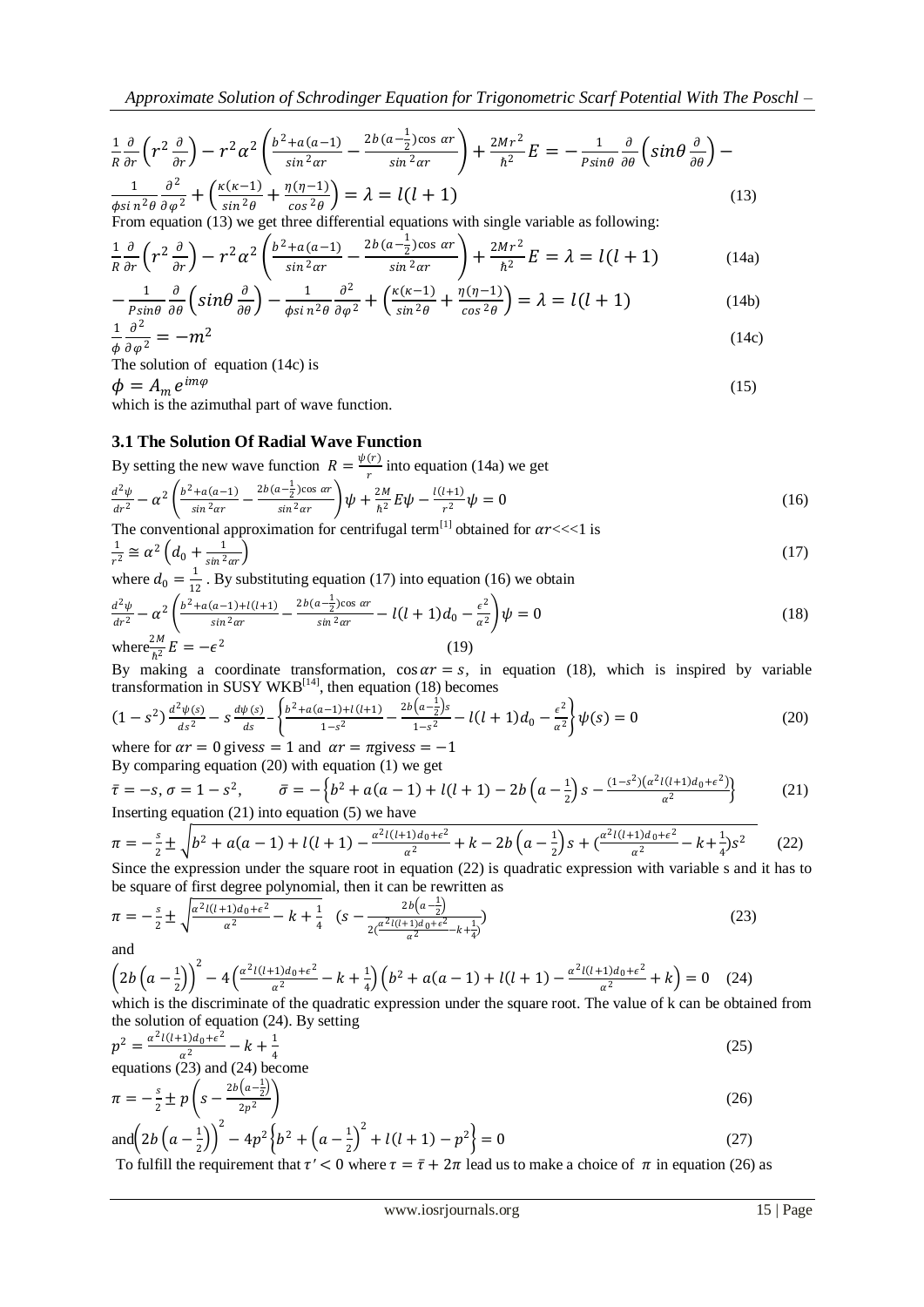$$
\pi = -s\left(p + \frac{1}{2}\right) + \frac{b\left(a - \frac{1}{2}\right)}{p} \tag{28}
$$

From equation (27) we obtain the values of  $p^2$  as

$$
p_1^2 = \frac{b^2 + (a - \frac{1}{2})^2 + l(l+1) + \sqrt{\left\{b^2 + (a - \frac{1}{2})^2 + l(l+1)\right\}^2 - 4\left(b\left(a - \frac{1}{2}\right)\right)^2}}{2}
$$
  
and 
$$
p_2^2 = \frac{b^2 + (a - \frac{1}{2})^2 + l(l+1) - \sqrt{\left\{b^2 + (a - \frac{1}{2})^2 + l(l+1)\right\}^2 - 4\left(b\left(a - \frac{1}{2}\right)\right)^2}}{2}
$$
 (29a)

(29b)

To be physically meaning the value of p that satisfies the bound state solution is  $p_2^2$  expressed in equation (29b). By inserting the value of  $p_2^2$  in equation (29b) into equation (23) we obtain the

$$
k = \frac{\alpha^2 l(l+1)d_0 + \epsilon^2}{\alpha^2} - p_2^2 + \frac{1}{4}
$$
  
By using  $\tau = \bar{\tau} + 2\pi$  together with the values of  $\pi(s)$  and  $\bar{\tau}$  we obtain

$$
\tau_2 = -s + 2\left\{-s\left(p_2 + \frac{1}{2}\right) + \frac{b\left(a - \frac{1}{2}\right)}{p_2}\right\} = -s(2p_2 + 2) + \frac{2b\left(a - \frac{1}{2}\right)}{p_2} \tag{31}
$$

Now by using the values of 
$$
\pi(s)
$$
,  $\bar{\tau}$ , k,  $\sigma(s)$  and  $\tau(s)$  we get,  
\n
$$
\lambda = \frac{a^2 l(l+1)d_0 + \epsilon^2}{a^2} + \frac{1}{4} - p_2^2 - p_2 - \frac{1}{2}
$$
\nAnd  $\lambda = \lambda_n = -n(-2p - 2) - \frac{n(n-1)}{2}(-2) = 2pn + n + n^2$  (33)

And
$$
\lambda = \lambda_n = -n(-2p - 2) - \frac{n(n-1)}{2}(-2) = 2pn + n + n^2
$$
 (33)  
From equations (32) with (33) we have

$$
Or\varepsilon^{2} = \alpha^{2}(p_{2} + n + \frac{1}{2})^{2} - \alpha^{2}l(l + 1)d_{0}
$$
\n(34)

For bound state solution the value of  $p_2$  which is chosen from equations (29b) that satisfies equation (34) is  $\Gamma$ 

$$
p = p_2 = \sqrt{\frac{b^2 + (a - \frac{1}{2})^2 + l(l+1) - \sqrt{\left\{b^2 + (a - \frac{1}{2})^2 + l(l+1)\right\}^2 - 4\left(b(a - \frac{1}{2})\right)^2}}{2}}
$$
(35)

By inserting equations (16) and (35) into equation (34) we get the energy spectra of Scarf potential plus trigonometric Poschl-Teller potential given as  $\overline{2}$  $\epsilon$ 

$$
E_n = \frac{\hbar^2}{2M} \alpha^2 \left\{ \left( \sqrt{\frac{\left(b^2 + \left(a - \frac{1}{2}\right)^2 + l(l+1)\right) - \sqrt{\left(b^2 + \left(a - \frac{1}{2}\right)^2 + l(l+1)\right)^2 - 4\left(b\left(a - \frac{1}{2}\right)\right)^2}}{2} + n + \frac{1}{2} \right) - l(l+1)d_0 \right\}
$$
(36)

For special case,  $l = 0$ , the value of p is

$$
p = \sqrt{\left(a - \frac{1}{2}\right)^2} = \left(a - \frac{1}{2}\right)
$$
  
and so we get the usual energy spectra of trigonometric Scarf potential given as (37)

$$
E_n = \frac{\hbar^2}{2M} \alpha^2 (a+n)^2
$$

The energy spectrum of the trigonometric Scarf potential for  $l = 0$  is in agreement with the result derived using Supersymmetric QM.<sup>[26,27]</sup>

The energy eigenfunctions are obtained using equations (4), (9), and (10). By inserting equations (21) and (31) into equation (10) we obtain the weight function  $\rho(s)$ 

$$
(-2s)\rho + (1 - s^2)\rho' = \left(s(-2p - 2) + \frac{2b\left(a - \frac{1}{2}\right)}{p}\rho\right)
$$

and after integrate it we get

$$
\rho = (1-s)^{-\frac{b(a-\frac{1}{2})+p^2}{p}} (1+s)^{-\frac{b(a-\frac{1}{2})+p^2}{p}} = (1-cos \alpha r)^{-\frac{b(a-\frac{1}{2})+p^2}{p}} (1+cos \alpha r)^{-\frac{b(a-\frac{1}{2})+p^2}{p}}
$$
\nThe first part of the energy eigenfunction obtained by inserting equations (21) and (28) into equation (4) is

$$
\phi(s) = (1 - s) \left( \frac{-b(a - \frac{1}{2}) + p^2}{2p} + \frac{1}{4} \right) (1 + s) \left( \frac{b(a - \frac{1}{2}) + p^2}{2p} + \frac{1}{4} \right) = (1 - s) \left( \frac{\zeta}{2} + \frac{1}{4} \right) (1 + s) \left( \frac{\zeta}{2} + \frac{1}{4} \right)
$$
\n
$$
\text{where } \zeta = \frac{-b(a - \frac{1}{2}) + p^2}{p} = -q + p \,, \quad \delta = \frac{b(a - \frac{1}{2}) + p^2}{p} = q + p \tag{41}
$$

(38)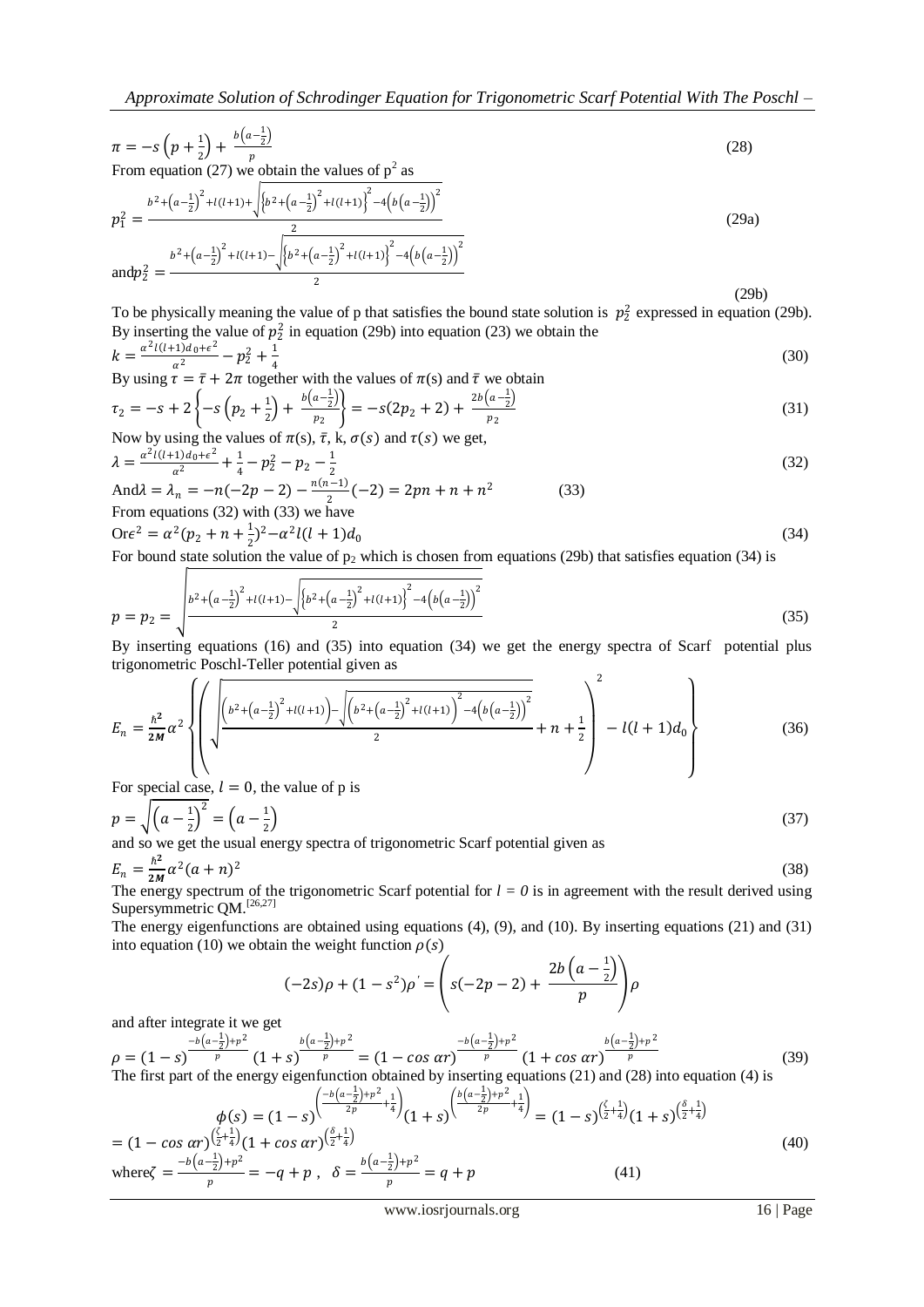From equations (32) and (41) we get

$$
\zeta = -\sqrt{\frac{\left(b^2 + \left(a-\frac{1}{2}\right)^2 + l(l+1)\right) + \sqrt{\left(b^2 + \left(a-\frac{1}{2}\right)^2 + l(l+1)\right)^2 - 4\left(b\left(a-\frac{1}{2}\right)\right)^2}}{2}}{2} + \sqrt{\frac{\left(b^2 + \left(a-\frac{1}{2}\right)^2 + l(l+1)\right) - \sqrt{\left(b^2 + \left(a-\frac{1}{2}\right)^2 + l(l+1)\right)^2 - 4\left(b\left(a-\frac{1}{2}\right)\right)^2}}{2}}{2} + \sqrt{\frac{\left(b^2 + \left(a-\frac{1}{2}\right)^2 + l(l+1)\right) - \sqrt{\left(b^2 + \left(a-\frac{1}{2}\right)^2 + l(l+1)\right)^2 - 4\left(b\left(a-\frac{1}{2}\right)\right)^2}}{2}}{2} + \sqrt{\frac{\left(b^2 + \left(a-\frac{1}{2}\right)^2 + l(l+1)\right) - \sqrt{\left(b^2 + \left(a-\frac{1}{2}\right)^2 + l(l+1)\right)^2 - 4\left(b\left(a-\frac{1}{2}\right)\right)^2}}{2}}{2} + \sqrt{\frac{\left(b^2 + \left(a-\frac{1}{2}\right)^2 + l(l+1)\right) - \sqrt{\left(b^2 + \left(a-\frac{1}{2}\right)^2 + l(l+1)\right)^2 - 4\left(b\left(a-\frac{1}{2}\right)\right)^2}}{2}}{2} + \sqrt{\frac{\left(b^2 + \left(a-\frac{1}{2}\right)^2 + l(l+1)\right) - \sqrt{\left(b^2 + \left(a-\frac{1}{2}\right)^2 + l(l+1)\right)^2 - 4\left(b\left(a-\frac{1}{2}\right)\right)^2}}{2}}{2} + \sqrt{\frac{\left(b^2 + \left(a-\frac{1}{2}\right)^2 + l(l+1)\right) - \sqrt{\left(b^2 + \left(a-\frac{1}{2}\right)^2 + l(l+1)\right)^2 - 4\left(b\left(a-\frac{1}{2}\right)\right)^2}}{2}}{2} + \sqrt{\frac{\left(b^2 + \left(a-\frac{1}{2}\right)^2 + l(l+1)\right) - \sqrt{\left(b^2 + \left(a-\frac{1}{2}\right)^2 + l(l+1)\right)^2 - 4\left(b\left(a-\frac{1}{2}\right)\right)^2}}{2}}{2} + \sqrt{\frac{\left(b^2 + \left(a-\frac{1}{2}\right)^2 + l(l+
$$

and

$$
p = \sqrt{\frac{\left(b^2 + \left(a - \frac{1}{2}\right)^2 + l(l+1)\right) - \sqrt{\left(b^2 + \left(a - \frac{1}{2}\right)^2 + l(l+1)\right)^2 - 4\left(b\left(a - \frac{1}{2}\right)\right)^2}}{2}} = \frac{\zeta + \delta}{2}
$$
(42c)

The second part of the wave function is obtained using Rodrigues relation expressed in equations (9). By substituting equations (21) and (39) into equation (9) we get

$$
y_n(s) = \frac{c_n}{\frac{-b(a-\frac{1}{2})+p^2}{p}\cdot\frac{b(a-\frac{1}{2})+p^2}{p}\cdot\frac{a^2}{p}} \left( (1-s)^{\frac{-b(a-\frac{1}{2})+p^2}{p}+n} (1+s)^{\frac{b(a-\frac{1}{2})+p^2}{p}+n} \right)
$$
(43a)

$$
y_n(s) = \frac{c_n}{(1-s)^{\zeta} (1+s)^{\delta}} \frac{d^n}{ds^n} \left( (1-s)^{\zeta+n} (1+s)^{\delta+n} \right)
$$
  
\n
$$
y_{n_r}(s) = C_{n_r} (-1)^{n_r} 2^{n_r} n_r! P_{n_r}^{(\zeta,\delta)}(s) (43c)
$$
\n(43b)

and  $P_n^{(\zeta,\delta)}(\cosh \alpha r) = P_{n_r}^{(\zeta,\delta)}(s)$  is the Jacobi polynomial and  $y_n(r)$  is normalized. From equation (43a) we get the first four of second part of radial wave function or Jacobi polynomials as follows:

$$
y_0(s) = C_0
$$
  
\n
$$
y_1(s) = C_1(-(z + \delta + 2)s + (\delta - \zeta))
$$
  
\n
$$
y_2(s) = C_2((z + \delta + 4)(z + \delta + 3)s^2 - 2(\delta - \zeta)(z + \delta + 3)s + (\delta - \zeta)^2 - (z + \delta + 4))
$$
\n(44a)  
\nThe radial wave function reduce to

Finally the complete radial wave function obtained by using equation (2), (40), (41) and (42a) is given as

$$
\psi_{n_r}(r) = \psi_{n_r}(s) = C_{n_r}(-1)^{n_r} 2^{n_r} n_r! (1-s)^{\left(\frac{\zeta}{2} + \frac{1}{4}\right)} (1+s)^{\left(\frac{\zeta}{2} + \frac{1}{4}\right)} P_{n_r}^{(\zeta, \delta)}(s)
$$
\n
$$
= B_{n_r}(1-s)^{\left(\frac{\zeta}{2} + \frac{1}{4}\right)} (1+s)^{\left(\frac{\zeta}{2} + \frac{1}{4}\right)} P_n^{(\zeta, \delta)}(s)
$$
\n
$$
(45)
$$

where $B_n$  is the new normalisation factor of the radial wave function and it is determined by normalization condition

$$
\int_{\alpha r=0}^{\alpha r=\pi} \psi_{n_r}(r) \psi_m(r) \, dr = \int_{s=-1}^{s=1} \psi_{n_r}(s) \psi_m(s) \frac{ds}{\alpha \sqrt{1-s^2}} = \delta_{n_r m}
$$
\n(46)

\nInserting equation (43) into equation (41) we get

$$
\int_{1}^{-1} B_{n_{r}} (1-s)^{\left(\frac{y}{2}+\frac{1}{4}\right)} (1+s)^{\left(\frac{\delta}{2}+\frac{1}{4}\right)} P_{n}^{(\zeta,\delta)}(s) B_{m} (1-s)^{\left(\frac{y}{2}+\frac{1}{4}\right)} (1+s)^{\left(\frac{\delta}{2}+\frac{1}{4}\right)} P_{m}^{(\zeta,\delta)}(s) \frac{ds}{-\alpha\sqrt{(1-s)(s+1)}} = \delta_{n_{r}m}
$$
\n
$$
\frac{|B_{n_{r}}|^{2}}{\alpha} \int_{-1}^{1} (1-s)^{\zeta} (1+s)^{\delta} P_{n}^{(\zeta,\delta)}(s) P_{n}^{(\zeta,\delta)}(s) ds = 1
$$
\n
$$
(47)
$$

$$
\int_{-\infty}^{\infty} \int_{-1}^{1} (1-s)^{\zeta} (1+s)^{\delta} P_n^{(\zeta,\delta)}(s) P_n^{(\zeta,\delta)}(s) ds = \frac{2^{\zeta+\delta+1} \Gamma(n_r+\zeta+1) \Gamma(n_r+\delta+1)}{(2n_r+\zeta+\delta+1) \Gamma(n_r+\zeta+\delta+1)}
$$
(48)

then from equation (42) we obtain the normalization constant of the wave function as

$$
B_n = \sqrt{\frac{\alpha (2n_r + \zeta + \delta + 1)\Gamma(n_r + \zeta + \delta + 1)}{2\zeta + \delta + 1}\Gamma(n_r + \zeta + 1)\Gamma(n_r + \delta + 1)}
$$
(49)

For  $l = 0$ , equations (42a) and (42b) become

$$
\zeta = a - \frac{1}{2} - b \text{ and } \delta = a - \frac{1}{2} + b \tag{50}
$$
\nBy inserting equation (50) into equation (45) and setting  $n = 0$  then equation (45) becomes

By inserting equation (50) into equation (45) and setting  $n_r = 0$  then equation (45) becomes a−b  $a + b$ 

$$
\psi_0(r) = B_0 \left(1 - s\right)^{\left(\frac{a-b}{2}\right)} \left(1 + s\right)^{\left(\frac{a+b}{2}\right)} = B_0 \left(\sin \frac{ar}{2}\right)^{(a-b)} \left(\cos \frac{ar}{2}\right)^{(a+b)}\tag{51}
$$
\nEquation (51) is around state wave function of trigonometric S<sub>Q</sub> for the *g*-th term, *h*-th term, *h*-th term, *h*-th term, *h*-th term, *h*-th term, *h*-th term, *h*-th term, *h*-th term, *h*-th term, *h*-th term, *h*-th term, *h*-th term, *h*-th term, *h*-th term, *h*-th term, *h*-th term, *h*-th term, *h*-th term, *h*-th term, *h*-th term, *h*-th term, *h*-th term, *h*-th term, *h*-th term, *h*-th term, *h*-th term, *h*-th term, *h*-th term, *h*-th term, *h*-th term, *h*-th term, *h*-th term, *h*-th term, *h*-th term, *h*-th term, *h*-th term, *h*-th term, *h*-th term, *h*-th term, *h*-th term, *h*-th term, *h*-th term, *h*-th term, *h*-th term, *h*-th term, *h*-th term, *h*-th term, *h*-th term, *h*-th term, *h*-th term, *h*-th term, *h*-th term, *h*-th term, *h*-th term, *h*-th term, *h*-th term, *h*-th term, *h*-th term, *h*-th term, *h*-th term, *h*-th term, *h*-th term, *h*

Equation (51) is ground state wave function of trigonometric Scarf potential which is in agreement with the result obtained using SUSY quantum mechanics.

The energy eigenvalue expressed in equation (36) is rewritten as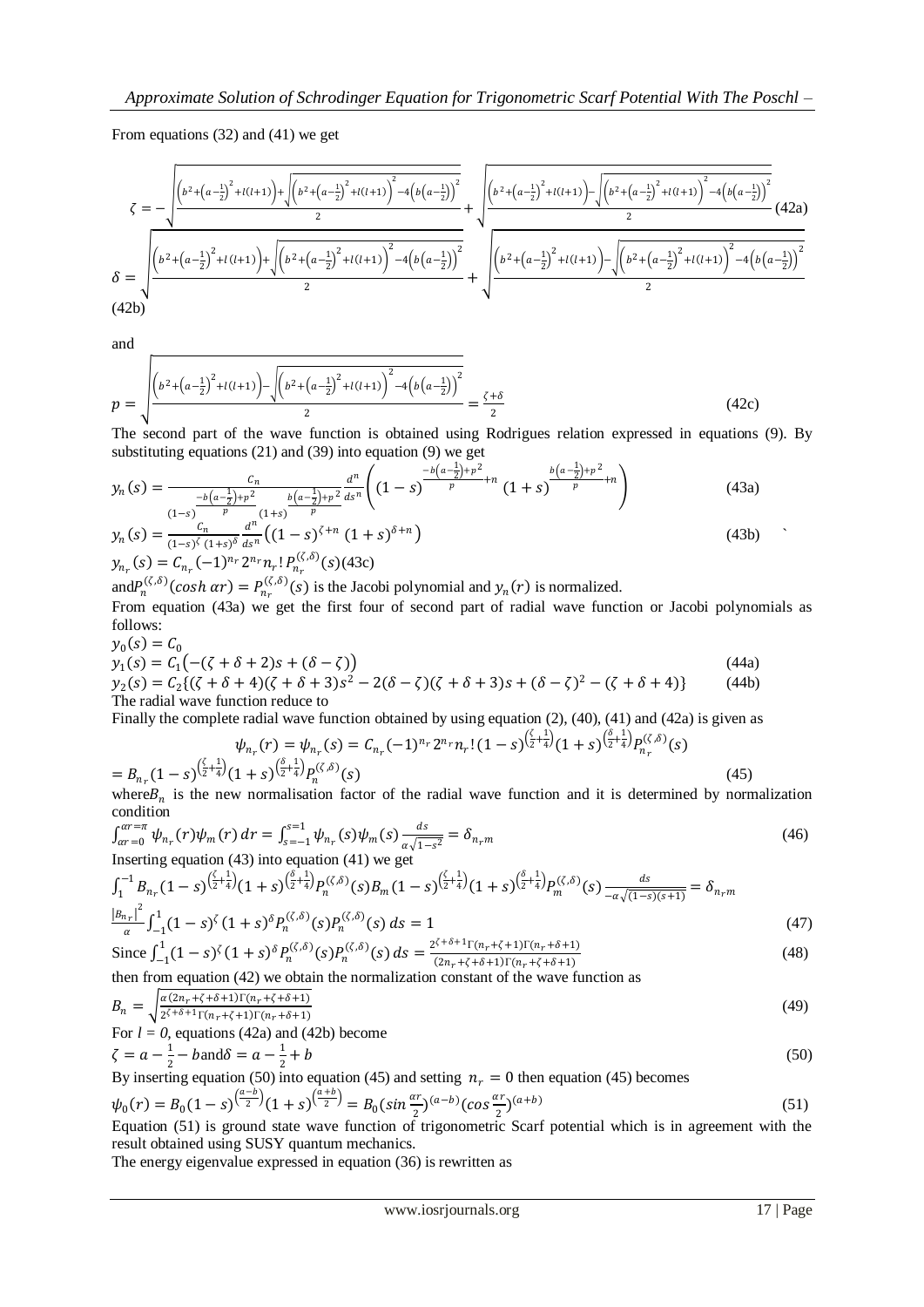$$
E_n = \frac{\hbar^2}{2M} \alpha^2 \left\{ \left( \frac{\zeta + \delta}{2} + n + \frac{1}{2} \right)^2 - l(l+1) d_0 \right\}
$$
 (52)  
with  $l = \left( \sqrt{\left( \kappa(\kappa - 1) + m^2 \right)} + \eta \right) + 2n_l$ , which is obtained from the solution of angular Schrodinger equation.

with  $l = (\sqrt{(\kappa(\kappa-1)+m^2)} + \eta) + 2n_l$  which is obtained from the solution of angular Schrodinger equation. The nergy spectrum calculated using equation (52) are listed in Table 2.

The energy eigenvalues in equation (52) and the complete radial wave function expressed in equation (45) both as a function of  $\zeta$  and  $\delta$  parameters and in turn the  $\zeta$  and  $\delta$  parameter depend on the value of potential parameters, *a* and *b*, and also orbital momentum number *l* therefore both the energy spectrum and the radial wave functions are function s of potential's parameters and orbital quantum number. The radial wave functions reduce to the wave function for Scarf potential plus centrifugal term by the absent of Poschl-Teller potential. The Jacobi polynomials and the radial wave functions with/without the presence of Poschl-Teller potential are listed in Table 1.

|                             | Central I otential |                |                |                |                             |                  |                |                  |                       |                                |                                                                          |
|-----------------------------|--------------------|----------------|----------------|----------------|-----------------------------|------------------|----------------|------------------|-----------------------|--------------------------------|--------------------------------------------------------------------------|
| $n_l$                       | $\boldsymbol{m}$   | к              | $\eta$         | l              | $\mathfrak{a}$              | $\boldsymbol{b}$ | $n_r$          | $\zeta + \delta$ | $\delta$ –<br>っ       | $y_{n_r}(s)$                   | $R_{n_r}(r) = \phi_{n_r} y_{n_r}(s)$                                     |
| $\theta$                    | $\Omega$           | $\Omega$       | $\Omega$       | $\Omega$       | $\mathfrak{D}$              | 1                | $\Omega$       | 1.5              |                       | $\mathbf{1}$                   | $(1-s)^{(0.5)}(1+s)^{(1.5)}$                                             |
| $\Omega$                    | $\Omega$           | $\Omega$       | $\Omega$       | $\Omega$       | $\mathfrak{D}$              |                  |                | 1.5              | 1                     | $C_1(-(5)s+(2))$               | $\sqrt{(1-s)^{(0.5)}(1+s)^{(1.5)}}C_1(-(5)s)$                            |
| $\Omega$                    | $\Omega$           | $\Omega$       | $\Omega$       | $\Omega$       | $\overline{2}$              | 1                | $\mathfrak{D}$ | 1.5              | $\mathbf{1}$          | $C_2(42s^2-24s-3)$             | $\frac{+2)}{(1-s)^{(0.5)}(1+s)^{(1.5)}C_2(42s^2)}$                       |
| 2                           | $\Omega$           | $\Omega$       | $\Omega$       | $\overline{4}$ | $\overline{2}$              | 1                | $\mathbf{1}$   | 0.32             | 4.8                   | $C_1$ (-2.64s +9.6)            | $\frac{-24s-3)}{(1-s)^{-2}(1+s)^{2.31}\mathcal{C}_1}$ (-2.64s)<br>$+9.6$ |
| n <sub>l</sub>              | $\boldsymbol{m}$   | к              | $\eta$         | l              | a                           | $\boldsymbol{b}$ | $n_r$          | $\zeta + \delta$ | $\delta$ –            | $y_{n_r}(s)$                   | $R_{n_r}(r) = \phi_{n_r} y_{n_r}(s)$                                     |
| 2                           | $\Omega$           | $\Omega$       | $\Omega$       | $\overline{4}$ | $\overline{2}$              | 1                | 2              | 0.32             | 4.8                   | $C_1(16.9s^2-69.9s-$<br>87.52) | $(1-s)^{-2}$ $\sqrt{(1+s)^{2.31}}$<br>$(16.9s^2 -$<br>69.9s-87.52)       |
| $\mathfrak{D}$              | 1                  | $\Omega$       | $\Omega$       | 5              | $\overline{2}$              | 1                | $\mathbf{1}$   | 0.35             | 5.7<br>6              | $C_1$ (--2.7s + 11.52)         | $(1-s)^{-2.45}(1+s)^{(3.30)}C_1$ (--2.7s)<br>$+11.52$                    |
| $\mathfrak{D}$              | 1                  | $\overline{2}$ | $\Omega$       | 5.7            | $\mathfrak{D}$              | 1                | 1              | 0.23             | 6.4<br>3              | $C_1$ (-2.46s + 12.86)         | $(1-s)^{-2.85}(1+s)^{(3.58)}C_1$ (-2.46s)<br>$+12.86$                    |
| $\mathcal{D}_{\mathcal{L}}$ | 1                  | $\Omega$       | $\overline{4}$ | 9              | $\mathcal{D}_{\mathcal{L}}$ | 1                | 1              | 0.16             | 9.6<br>6              | $C_1$ (-2.32s + 19.32)         | $(1-s)^{-4.5}(1+s)^{5.16}C_1(-2.32s)$<br>$+ 19.32)$                      |
| 2                           | $\mathbf{1}$       | $\overline{2}$ | $\overline{4}$ | 9.7            | 2                           | 1                | $\mathbf{1}$   | 7.31             | 7.3<br>$\overline{2}$ | $C$ (-16.62s +14.64)           | (1)<br>$(s- s)^{(0.24)}(1 + s)^{(7.57)}C_1(-16.62s)$<br>$+ 14.64$        |
| 2                           | $\Omega$           | $\overline{2}$ | $\Omega$       | 5.4            | 2                           | 1                | 1              | 0.24             | 6.1<br>4              | $C_1$ (-2.48s + 12.28)         | $(1-s)^{-2.7}(1+s)^{3.44}\mathcal{C}_1$ (-2.48s +<br>12.28               |

Table 1. The Jacobi Polynomials and Unnormalized Radial Wave Functions for Scarf plus Poschl-Teller Non Central Potential

Table 2. The First and 2nd Excited State Of Scarf

| l              | a | h | $\zeta + \delta$ | $E_1\left(\frac{\hbar^2}{2M}\alpha^2\right)$ | $E_2\left(\frac{\hbar^2}{2M}\alpha^2\right)$ |
|----------------|---|---|------------------|----------------------------------------------|----------------------------------------------|
| $\theta$       | 2 | 1 | 1.5              | 4                                            | 16                                           |
| 1              | 2 | 1 | 0.69             | 4.63                                         | 10.01                                        |
| $\overline{2}$ | 2 | 1 | 0.5              | 3.5                                          | 8.5                                          |
| 3              | 2 | 1 | 0.39             | 2,57                                         | 7.35                                         |
| 3.4            | 2 | 1 | 0.35             | 2.17                                         | 6.87                                         |
| 4              | 2 | 1 | 0.32             | 1.64                                         | 6.28                                         |
| 5              | 2 | 1 | 0.35             | 0.92                                         | 5.62                                         |
| 5.4            | 2 | 1 | 0.24             | 0.15                                         | 4.63                                         |
| 5.7            | 2 | 1 | 0.23             | $-0.18$                                      | 4.27                                         |
| 6              | 2 | 1 | 0.22             | $-0.54$                                      | 3.9                                          |
| 7.4            | 2 | 1 | 0.19             | $-2.32$                                      | 2.06                                         |
| 9              | 2 | 1 | 0.16             | $-4.74$                                      | $-0.42$                                      |
| 9.7            | 2 | 1 | 0.14             | $-5.96$                                      | $-2.68$                                      |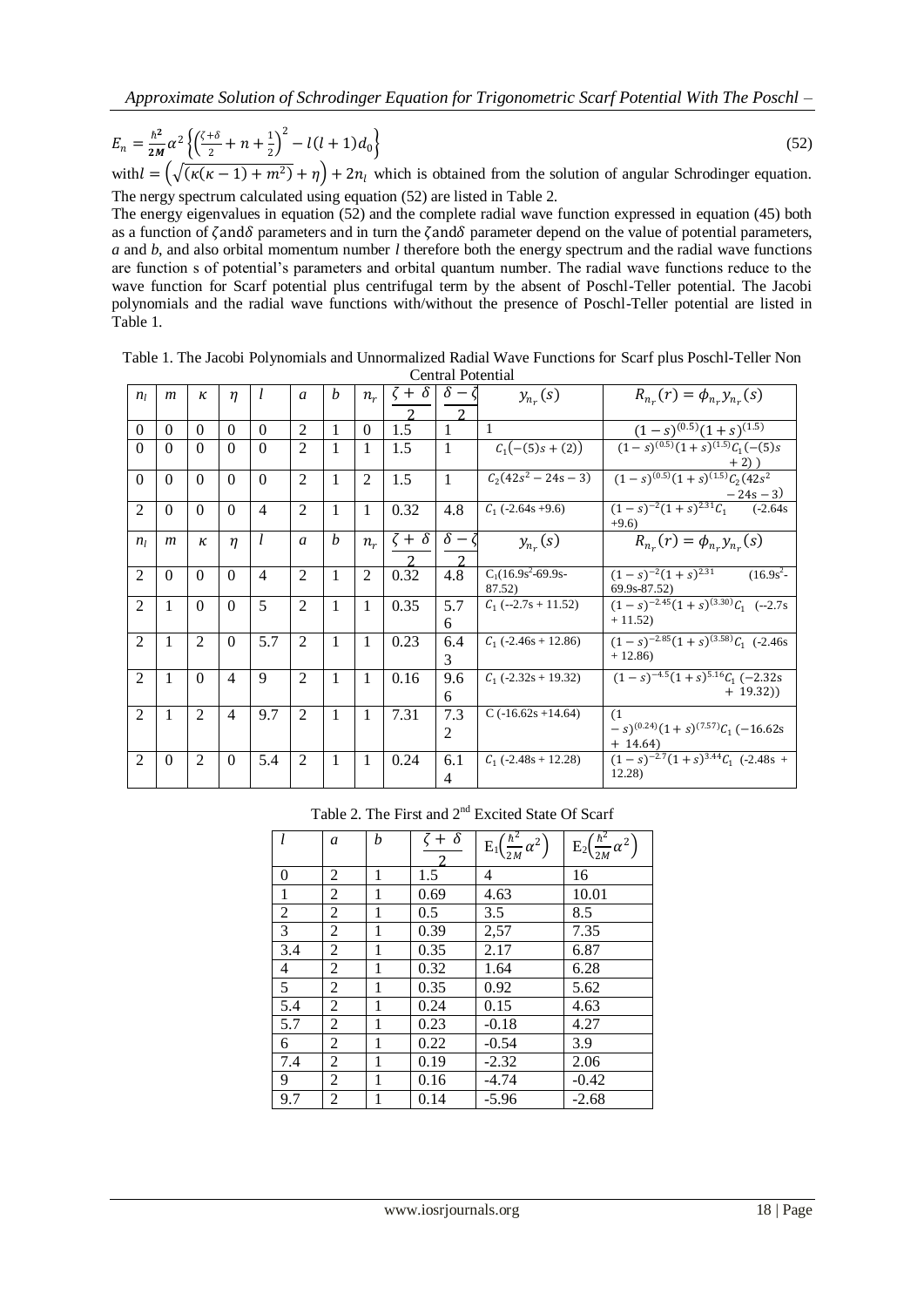## **3.2 The Solutionofangularschrodinerequationfor Scarftpotentialcombined Withnon Central Poschl-Teller Potential.**

The angular Schrodinger equation in equation (14b) is rewritten as  
\n
$$
\frac{1}{\sin \theta} \frac{\partial}{\partial \theta} \left( \sin \theta \frac{\partial P}{\partial \theta} \right) - \frac{m^2 P}{\sin^2 \theta} - \left( \frac{\kappa(\kappa - 1)}{\sin^2 \theta} + \frac{\eta(\eta - 1)}{\cos^2 \theta} \right) P + l(l+1)P = 0
$$
\n(49)

where $l(l+1)$  is separation constant. By making a variable transformation  $cos 2\theta = x$  in equation (49) the we get

$$
(1 - x^2) \frac{\partial^2 P}{\partial x^2} - \left(\frac{1}{2} + \frac{3}{2}x\right) \frac{dP}{ds} - \left[ \frac{2(\kappa(\kappa - 1) + m^2)(1 + x)}{4(1 - x^2)} + \frac{2\eta(\eta - 1)(1 - x)}{4(1 - x^2)} - \frac{l(l+1)(1 - x^2)}{4(1 - x^2)} \right] P = 0
$$
(50)

The form of equation (50) is similar to the equation (1) thus we have

$$
\sigma = (1 - x^2), \ \vec{\tau} = -\left(\frac{1}{2} + \frac{3}{2}x\right)
$$
\n
$$
\vec{\sigma} = -\frac{\left\{\left[2\left(\kappa(\kappa-1) + m^2\right) + 2\eta(\eta-1) - l(l+1)\right]}{4} + \frac{\left[2\left(\kappa(\kappa-1) + m^2\right) - 2\eta(\eta-1)\right]}{4}x + \frac{l(l+1)}{4}x^2\}
$$
\n(51a)

4 Using equations  $(5)$  and  $(51)$  we obtain

$$
\pi = \left(\frac{1-x}{4}\right) \pm \sqrt{\left\{\frac{2\left(\kappa(\kappa-1)+m^2\right) + 2\eta(\eta-1) - l(l+1)}{4} + k + \frac{1}{16}\right\} + \left[\frac{2\left(\kappa(\kappa-1)+m^2\right) - 2\eta(\eta-1)}{4} - \frac{1}{8}\right]x + \left(\frac{l(l+1)}{4} - k + \frac{1}{16}\right)x^2}\right] (52)
$$

The quadratic expression under the root of equation (52) must be square of first degree polynomial therefore equation (42) can be rewritten as

$$
\pi = \left(\frac{1-x}{4}\right) \pm \sqrt{\left(\frac{l(l+1)}{4} - k + \frac{1}{16}\right)} \left(x + \frac{\frac{2\left(\kappa(\kappa - 1) + m^2\right) - 2\eta(\eta - 1)}{4} - \frac{1}{8}}{2\left(\frac{l(l+1)}{4} - k + \frac{1}{16}\right)}\right)
$$
\nand the discriminates of the quadratic expression under the square root must be zero, that is

and the discriminate of the quadratic expression under the square root must be zero, that is

$$
\left[\frac{2(\kappa(\kappa-1)+m^2)-2\eta(\eta-1)}{4}-\frac{1}{8}\right]^2-4\left\{\frac{l(l+1)}{4}-k+\frac{1}{16}\right\}\left\{\frac{2(\kappa(\kappa-1)+m^2)+2\eta(\eta-1)}{4}+\frac{1}{8}-\frac{l(l+1)}{4}+k-\frac{1}{16}\right\}=0\tag{54}
$$
  
To calculate the values of k in equation (54) we set

$$
q = \frac{2(\kappa(\kappa - 1) + m^2)}{4} \text{ and } t = \frac{2\eta(\eta - 1)}{4} + \frac{1}{8} = \frac{\left(\eta - \frac{1}{2}\right)^2}{2}
$$
  
and so from equation (54) we obtain

$$
k_1 = \frac{\left(\iota + \frac{1}{2}\right)^2}{4} - \frac{\left(\sqrt{q} - \sqrt{t}\right)^2}{2}
$$
\n
$$
k_2 = \frac{\left(\iota + \frac{1}{2}\right)^2}{4} - \frac{\left(\sqrt{q} + \sqrt{t}\right)^2}{2}
$$
\n(56a)

4 Therefore from equation (53) and (56) and by imposing the condition that  $\tau' < 0$  we obtain

$$
\pi_1 = -x\left(\frac{\sqrt{q}-\sqrt{t}}{\sqrt{2}} + \frac{1}{4}\right) - \frac{\sqrt{q}+\sqrt{t}}{\sqrt{2}} + \frac{1}{4}\text{fork}_1
$$
\n
$$
\pi_2 = -x\left(\frac{\sqrt{q}+\sqrt{t}}{\sqrt{2}} + \frac{1}{4}\right) - \frac{\sqrt{q}-\sqrt{t}}{\sqrt{2}} + \frac{1}{4} \quad \text{fork}_2
$$
\nBy using equations (8) (57a) and (57b) we obtain

\n
$$
x = \frac{1}{\sqrt{2}} + \frac{1}{4} \quad \text{for } x = 0
$$

By using equations (8), (57a) and (57b) we obtain  $(58)$ 

2

$$
\tau_1 = -2x \left( \frac{\sqrt{q} - \sqrt{t}}{\sqrt{2}} + 1 \right) - 2 \frac{\sqrt{q} + \sqrt{t}}{\sqrt{2}} \text{for} k_1
$$
\n
$$
\tau_2 = -2x \left( \frac{\sqrt{q} + \sqrt{t}}{\sqrt{2}} + 1 \right) - 2 \frac{\sqrt{q} - \sqrt{t}}{\sqrt{2}} \text{for} k_2
$$
\n(58b)

By using equations (6), (7), (56), (57), and (58) we obtain the new eigenvalues

$$
\lambda_1 = \frac{\left(\iota + \frac{1}{2}\right)^2}{4} - \frac{\left(\sqrt{q} - \sqrt{t}\right)^2}{2} - \left(\frac{\sqrt{q} - \sqrt{t}}{\sqrt{2}} + \frac{1}{4}\right) \text{for } k_1
$$
\n(59a)

$$
\lambda_2 = \frac{\left(\frac{l+\frac{1}{2}}{4}\right)}{4} - \frac{\left(\sqrt{q} + \sqrt{t}\right)^2}{2} - \left(\frac{\sqrt{q} + \sqrt{t}}{\sqrt{2}} + \frac{1}{4}\right) \text{for} k_2 \tag{59b}
$$

$$
\lambda_1 = \lambda_n = 2n \left( \frac{\sqrt{q} - \sqrt{t}}{\sqrt{2}} \right) + n(n+1) \text{ for } k_1
$$
\n(60a)

$$
\lambda_2 = \lambda_n = 2n \left( \frac{\sqrt{q} + \sqrt{t}}{\sqrt{2}} \right) + n(n+1) \text{ for } k_2
$$
\n(60b)

The orbital quantum number is obtained from equations (59) and (60) as

$$
l + \frac{1}{2} = \pm 2 \left\{ \frac{\sqrt{\kappa(\kappa - 1) + m^2} - (n - \frac{1}{2})}{2} + n + \frac{1}{2} \right\} \text{for } k_1
$$
 (61a)

and

$$
l + \frac{1}{2} = \pm 2 \left\{ \frac{\sqrt{\kappa(\kappa - 1) + m^2} + (n - \frac{1}{2})}{2} + n + \frac{1}{2} \right\} \text{for } k_2
$$
 (61b)

To have physical meaning, the proper choice of  $l$  is the values obtained from  $k_2$  thus

$$
l = \left(\sqrt{\left(\kappa(\kappa - 1) + m^2\right)} + \eta\right) + 2n_l\tag{62}
$$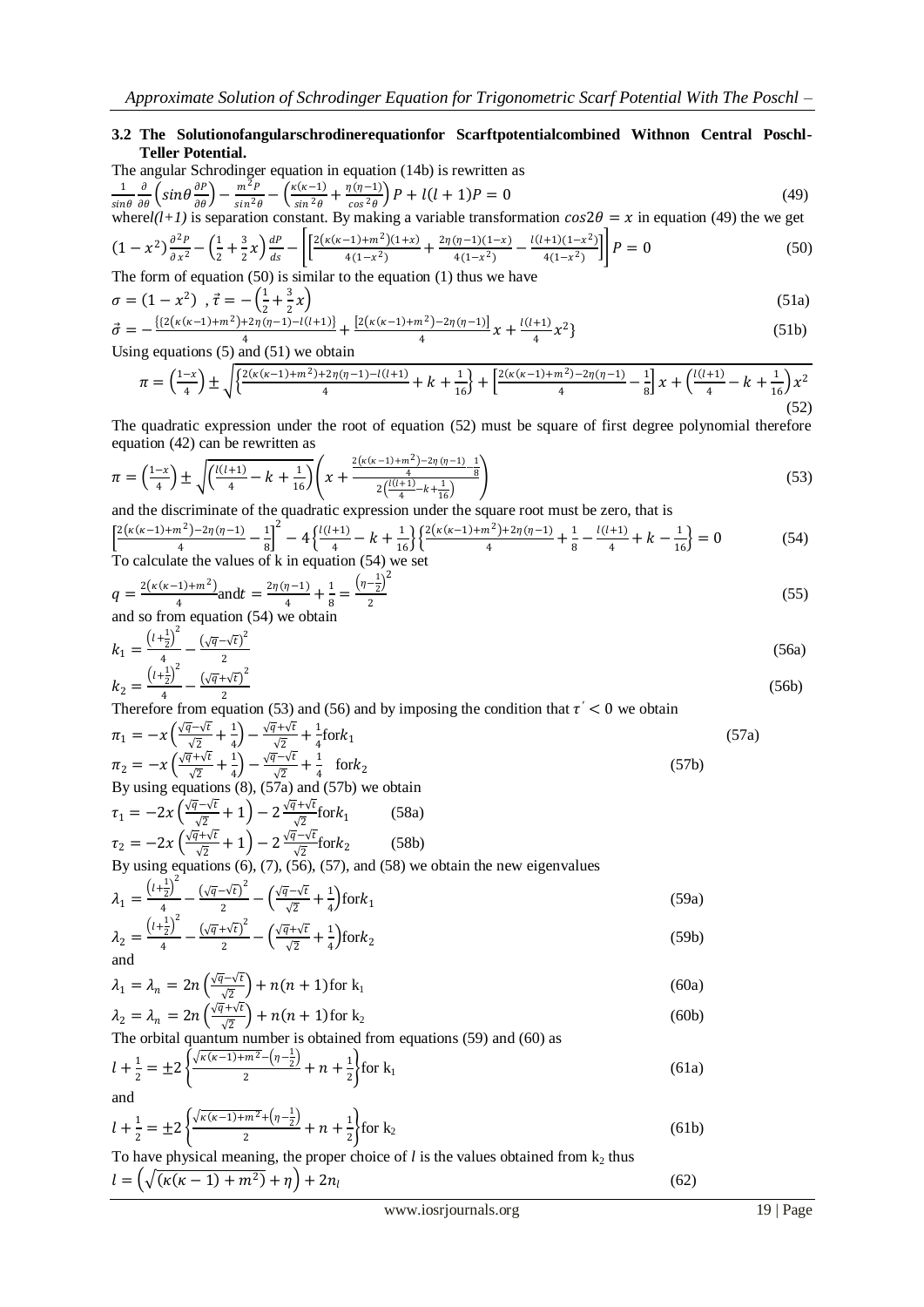The first part of the wave function obtained by using equations (4) and (53b) is

$$
\phi = [\underbrace{21 - x}_{\text{m}}] \frac{\sqrt{a}}{\sqrt{2}} [\underbrace{21 + x}_{\text{m}}] \frac{\sqrt{c}}{\sqrt{2}} + \frac{1}{4}
$$
\n(63)

\nThe weight function for the second part of the wave function obtained by using equations (10), (51a) and (58b) is

$$
\rho = (1 - x)^{\frac{2\sqrt{q}}{\sqrt{2}}}(1 + x)^{\frac{2\sqrt{t}}{\sqrt{2}}}
$$
\n(64)

By using equations (9), (10) and (64) we obtain the second part of the angular wave function given as

$$
y_n(x) = \frac{c_n}{\rho(x)} \frac{d^n}{dx^n} \left( \sigma^n(x) \rho(x) \right) = \frac{c_n}{\frac{2\sqrt{q}}{(1-x)^{\sqrt{2}}} \frac{d^n}{dx^n}} \left( (1-x)^{\frac{2\sqrt{q}}{\sqrt{2}}+n} (1+x)^{\frac{2\sqrt{t}}{\sqrt{2}}+n} \right) = B_n P_n^{(\alpha,\beta)} \tag{65}
$$

where  $P_n^{(\alpha,\beta)}$  is the Jacobi polynomial, and  $B_n = C_n (-1)^n 2^n n!, \ \alpha = \sqrt{2q}, \ \beta = \sqrt{2t}$  (66)

From equations (2), (63) and (65) we obtain the complete angular wave function as

$$
P(\theta) = B_n (1 - x)^{\frac{\alpha}{2}} (1 + x)^{\frac{\beta}{2} + \frac{1}{4}} P_n^{(\alpha, \beta)}(x)
$$
(67)

The normalization factor  $B_n$  is obtained from the normalization condition of angular wave function which is expressed in equation (67) as

$$
\int_0^{\pi} P_m(\theta) P_n(\theta) \sin \theta d\theta = \delta_{mn} \tag{68}
$$

 $B_y$   $\frac{1}{m}$  (c)  $\frac{1}{n}$  (c)  $\frac{1}{s}$  contracts  $\frac{1}{m}$ <br>By inserting equation (67) into equation (68) we have

$$
-\int_{-1}^{1} B_m (1-x)^{\frac{\alpha}{2}} (1+x)^{\frac{\beta}{2}+\frac{1}{4}} P_m^{(\alpha,\beta)}(s) B_n (1-x)^{\frac{\alpha}{2}} (1+x)^{\frac{\beta}{2}+\frac{1}{4}} P_n^{(\alpha,\beta)}(x) \sin \theta \frac{d\theta}{dx} dx = \delta_{mn}
$$
(69)

Since  $\frac{dx}{\sin\theta d\theta} = -4\cos\theta = -4\sqrt{\frac{1+x}{2}}$  $\frac{4x}{2} = -2\sqrt{2}\sqrt{1+x}$ , then equation (69) can be rewritten as

$$
\frac{B_m B_n}{2\sqrt{2}} \int_{-1}^{1} (1-x)^{\alpha} (1+x)^{\beta} P_m^{(\alpha,\beta)}(x) P_n^{(\alpha,\beta)}(x) dx = \delta_{mn}
$$
\nThen the normalization factor obtained from equation (70) is

Then the normalization factor obtained from equation (70) is

$$
B_{n_l} = \sqrt{\frac{(2n+\alpha+\beta+1)n!\Gamma(n+\alpha+\beta+1)}{2^{\alpha+\beta-\frac{1}{2}}\Gamma(n+\alpha+1)\Gamma(n+\beta+1)}}\tag{71}
$$

The total wave function of the system is obtained from equations (45), (49), (67), and (71) and is given as  $\psi(r,\theta,\varphi) = B_{n_r} D_n (1-s)^{\left(\frac{\zeta}{2}+\frac{1}{4}\right)} (1+s)^{\left(\frac{\zeta}{2}+\frac{1}{4}\right)} P_{n_r}^{(\zeta,\delta)}(s) (1-x)^{\frac{\alpha}{2}} (1+x)^{\frac{\beta}{2}+\frac{1}{4}} P_{n_l}^{(\alpha,\beta)}$  $(72)$ 

Table 3.The First and Second Degree of Jacobi Polynomials with/without The Presence of Non-Central Poschl-Teller Potential and The Related Un-Normalized Angular Wave Function,  $y_1(x)$  and  $y_2(x)$  Obtined from Equation (73b) and (73c)

| $n_l$          | m              | к              | $\eta$                   | l              | $\sqrt{2q}$    | $\sqrt{2t}$ | $y_{n_i}(x)$            | $P_l^m(\theta)$                                                                              |
|----------------|----------------|----------------|--------------------------|----------------|----------------|-------------|-------------------------|----------------------------------------------------------------------------------------------|
|                | $\Omega$       | $\theta$       | $\Omega$                 | $\overline{2}$ | $\Omega$       | $-0.5$      | $-1.5x - 0.5$           | $-(3cos^2\theta-1)$                                                                          |
|                | -1             | $\Omega$       | $\Omega$                 | 3              | $\mathbf{1}$   | $-0.5$      | $-2.5x - 1.5$           | $-sin\theta(5cos^2\theta-1)$                                                                 |
|                | $\Omega$       | $\mathfrak{D}$ | $\Omega$                 | 3.4            | 1.4            | $-0.5$      | $-2.9x - 1.9$           | $sin1.4 \theta(-2.9cos2\theta - 1.9)$                                                        |
|                | $\theta$       | $\theta$       | $\overline{2}$           | $\overline{4}$ | $\Omega$       | 1.5         | $-3.5x + 1.5$           | $cos^2\theta(-3.5cos2\theta+1.5)$                                                            |
|                | $\Omega$       | $\overline{c}$ | $\overline{4}$           | 7.4            | 1.4            | 3.5         | $-6.9x + 2.1$           | $\sin n^{1.4} \theta \omega s^4 \theta (-6.9 \omega s \quad 2\theta + 2.1)$                  |
| $\overline{2}$ | $\Omega$       | $\theta$       | $\Omega$                 | $\overline{4}$ | $\Omega$       | $-0.5$      | $8.75x^2 + 2.5x - 3.25$ | ${8.75 \alpha s \quad {}^22\theta + 2.5 \alpha s \quad 2\theta - 3.25}$                      |
| $\mathfrak{D}$ | $\mathbf{1}$   | $\Omega$       | $\Omega$                 | $\overline{5}$ | $\overline{1}$ | $-0.5$      | $15.75x^2 + 10.5x$      | $\sin\theta$ {15.75cos <sup>2</sup> 2 $\theta$ + 10.5cos2 $\theta$                           |
|                |                |                |                          |                |                |             | $-2.25$                 |                                                                                              |
|                |                |                |                          |                |                |             |                         | $-2.25$                                                                                      |
| $\overline{2}$ | $\overline{1}$ | $\overline{2}$ | $\Omega$                 | 5.7            | 1.7            | $-0.5$      | $21.84x^2 + 18.48x$     | $\overline{s}$ $\overline{n}^{1.7} \theta$ {21.84cos <sup>2</sup> 20 + 18.48cos20            |
|                |                |                |                          |                |                |             | $-0.36$                 | $-0.36$                                                                                      |
| $\mathfrak{D}$ | $\overline{1}$ | $\Omega$       | $\overline{\mathcal{A}}$ | 9              | $\overline{1}$ | 3.5         | $63.75x^2 + 37.5x$      | $\sqrt{s^4 \theta \{63.75 \cos^2 2\theta + 37.5 \cos 2\theta}$<br>sin <del>l</del> ko        |
|                |                |                |                          |                |                |             | $-2.25$                 | $-2.25$                                                                                      |
| $\mathfrak{D}$ | $\mathbf{1}$   | $\overline{2}$ | $\overline{4}$           | 9.7            | 1.7            | 3.5         | $75.44x^2 + 29.52x$     | $\sin n^{1.7} \theta c \sigma s^4 \theta \{75.44 \cos^2 2\theta$                             |
|                |                |                |                          |                |                |             | $-5.96$                 | $+29.52\cos 2\theta - 5.96$                                                                  |
| $\mathfrak{D}$ | $\Omega$       | $\overline{2}$ | $\Omega$                 | 5.3            | 1.4            | $-0.5$      | $19.11x^2 + 14.82x -$   | $\overline{s}$ $\overline{s}$ $n^{14}$ {19.11cos <sup>2</sup> 2 $\theta$ + 14.82cos $\theta$ |
|                |                |                |                          |                |                |             | 1.29                    | $-1.29$ }                                                                                    |
| $\mathfrak{D}$ | $\Omega$       | $\theta$       | 2                        | 6              | $\theta$       | 1.5         | 24.75 $x^2 - 13.5x -$   | $\omega s^2 \theta$ {24.75cos <sup>2</sup> 20 - 13.5cos0 - 3.25}                             |
|                |                |                |                          |                |                |             | 3.25                    |                                                                                              |
|                |                |                |                          |                |                |             | www.iosrjournals.org    | 20   Page                                                                                    |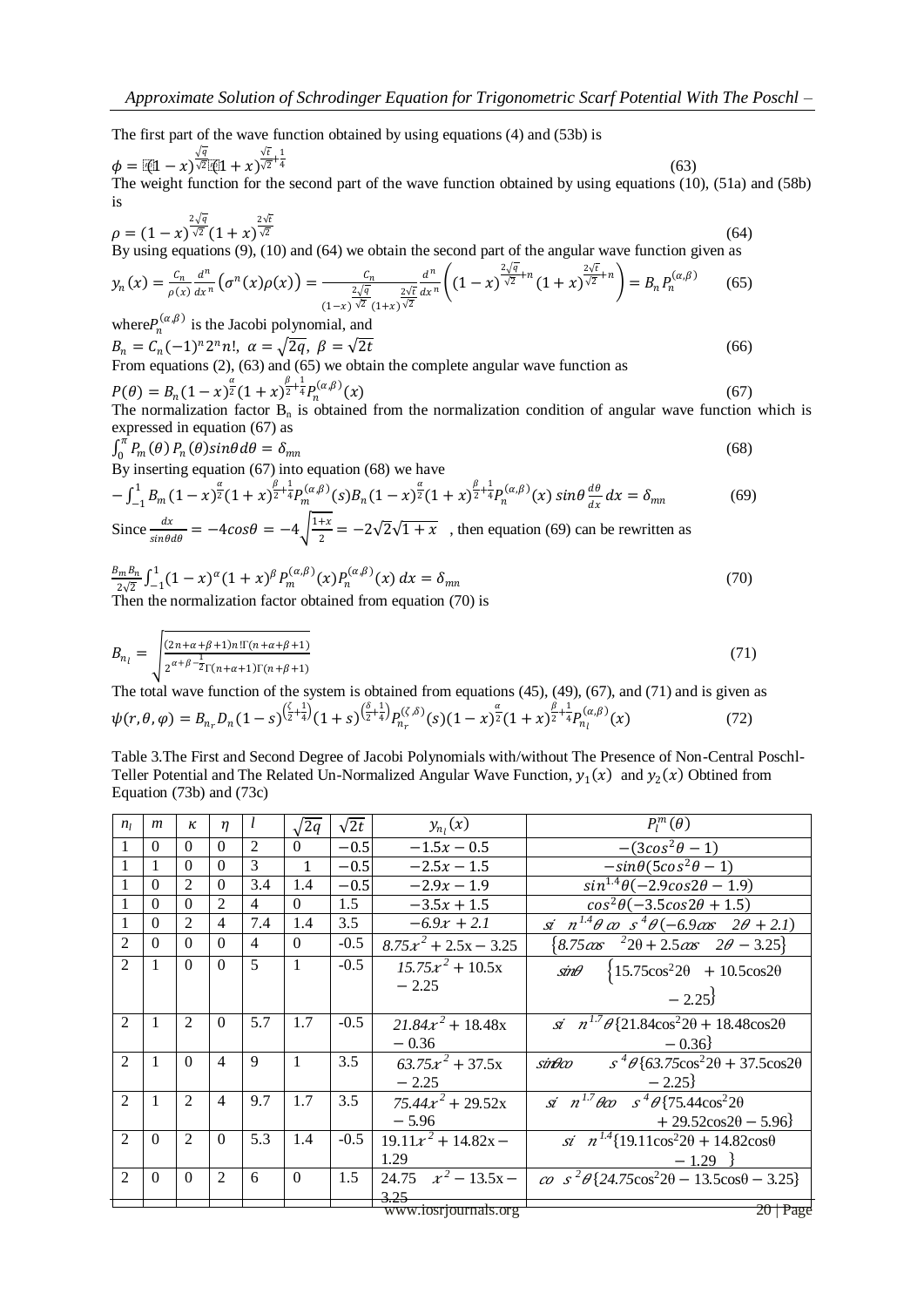

Figure 1. Polar Diagram Of  $|Y_l^m|$  With/Without The Presence of Poschl-Teller Potential and The Corresponding The Three Dimensional Polar Representations of Absolute Values of Angular Function. The Effect Of cosec  $2\theta$  Is Similar With The Effect of M, Magnetic Quantum Number Which Change The Direction of Angular Momentum In Z Direction, As Shown In Figures (B) And (C), While The Effect of  $\int \sec^2 \theta$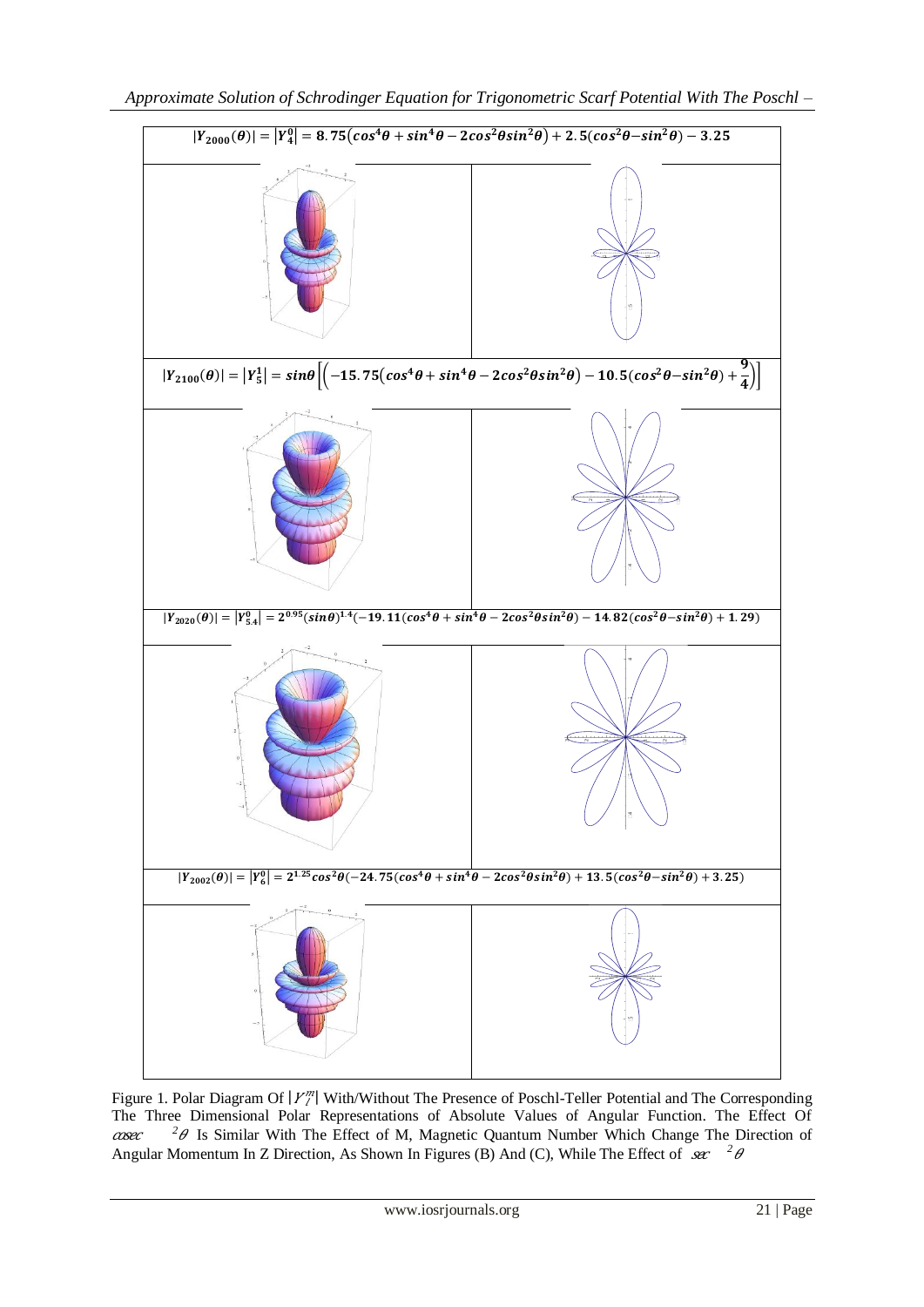Construction of Jacobi polynomials

The first three un-normalized Jacobi polynomials obtained from equation (65) are

 $y_0(x) = C_0(73a)$  $y_1(x) = C_1 \left[ -\sqrt{2q} - \sqrt{2t} - 2 \right] x + (\sqrt{2t} - \sqrt{2q})$  (73b)  $y_2(x) = [\sqrt{2q} + \sqrt{2t} + 4][\sqrt{2q} + \sqrt{2t} + 3]x^2 - 2(\sqrt{2t} - \sqrt{2q})[\sqrt{2q} + \sqrt{2t} + 3]x + (\sqrt{2t} - \sqrt{2q})^2 \sqrt{2q} + \sqrt{2t} + 4(73c)$ 

The first and second order of Jacoby polynomials with and without the presence of Poschl-Teller potential determined analytically using equations (73b) and (73c) and its corresponding polar wave function are presented in Table 2. By the absent of Poschl-teller potential the angular wave functions reduce to associated Legendre function but only for which the different values of *l* and *m* are even number as shown in the  $1<sup>st</sup>$ ,  $2<sup>nd</sup>$ ,  $6<sup>th</sup>$ and  $7<sup>th</sup>$  rows. The effect of the presence of Poschl-Teller potential is described using the polar diagram of the angular wave function and three dimensional representation of the absolute value of the angular wave function as shown in Figure 1. The only significant effect of the presence of Poschl-Teller potential to the angular wave function is coming from the  $\mathscr{L}^2 \theta$  term as shown in figure 1 (d). The  $\mathscr{L}^2 \theta$  term causes the increase of the orbital quantum number thus change the degeneracy number.[28,29]

### **IV. Result And Discussion**

The presence of Poschl-Teller non-central potential simultaneously with Scarf potential causes increases the orbital quantum number and decreases the energy levels of Scarf potential. By setting  $\eta = \kappa$  $\ell = 0$  the energy spectrum and the radial wave function of the non-central potential reduces to the energy spectrum and wave function of Scarf potential. For  $\eta = \kappa = 0$  the angular wave function of Scarf potential with Poschl-Teller reduces to associated Legendre polynomials with *l* and *m* differed by even numbers. Both the radial or angular wave functions are expressed in Jacobi polynomials and the angular wave function is normalized. It may be concluded that there is an effect of the presence of Poschl-Teller potential to the system governed by Scarf potential, therefore the Poschl-Teller non-central potential can be considered as the perturbation part.

## **V. Conclusion**

It has been shown that the Schrodinger equation of Scarf potential with Poschl-Teller non-central potential is solved approximately using Nikiforov–Uvarov method with suitable coordinate transformation. The energy spectrum of the system is obtained in the closed form and the radial and angular wave function is expressed in Jacobi polynomials. The presence of Poschl-Teller non-central potential causes the decrease in energy spectrum of Scarf potential and increases the orbital quantum number.

#### **Acknowledgements**

This work is partially supported by Hibah Pascasarjana Sebelas Maret University grant No. 2910/UN27.10/PG/2012.

### **References**

- [1] R.I. Greene and C. Aldrich, Variational wave function for a screened Coulomb potential, Phys. Rev. A 14(6) , (1976) 2363
- [2] S.M. Ikhdair and R. server, Approximate eigenvalue and eigen function solutions for the generalized Hulthen potential with any angular momentum, J. Math. Chem., 42(3) (2007) 461-471
- [3] A.N. Ikot and L.E.Akpabio, Approximate solution of the Schrodinger solution with Rosen-Morse potential including the centrifugal term, App. Phys. Res, 2(2) (2010) 202-208
- [4] H. Goudarzi and V. Vahidi, Supersymmetric approach for Eckart potential using NU method,Adv. Studies Theor. Phys. 5(10), (2011) 469-476
- [5] A.R. Amani, M.A. Moghrimoazzen, H. Ghorbanpour, S. Barzegaran, The ladder operators of Rosen Morse potential with centrifugal term by factorization method, Afr. J. Math. Phys. 10 (2011) 31-37
- [6] S.M. Ikhdair, Approximate l-state of the Manning-Rosen potential by using NU method, ISRN Math. Phys. vol 2012,article ID-201525 (2012)
- [7] V.M. Villalba, Elsevier Science, Bound State of The Hydrogen Atom in The Presence of A Magnetic Monopole Field and An Ahoronov-Bohm Potential, Phys. Lett. A 193 (1994) 218-222

[8] Y. Aharonov and D. Bohm, Significance of electromagnetic potentials in quantum theory, Phys. Rev. 115 (1959) 485

- [9] L. V. Hoang, L.X. Hai, L.I. Komarov and T. S. Romanova, Relativistic Analogy of the Aharonov–Bohm Effect in the Presence of Coulomb Field and Magnetic Charge, J. Phys. a 25 (1992) 6461
- [10] M. Movahedi and M. Hamzavi, Relativistic scattering solution of the Makarov potential, Int. J. phys. Sci. , 6(4) (2011) 891-896
- [11] S. Ferrer, A unified treatment for some ring-shaped potentials as a generalized 4-D isotropic oscillator, Mono. Acad. Ci. Zar, Vol. 30 (2006) 11-21
- [12] C.Y Chen and S. H. Dong,Exactly complete solutions of the Coulomb potential plus a new ring-shaped potential, Phys. Lett. A 335 (2005) 374
- [13] H.X. Quan, L. Guang, W.Z. Min, N.L. Bin, and M. Yan, Solving Dirac Equation with New Ring-Shaped Non-Spherical Harmonic Oscillator Potential, Com. Theor. Phys. (China) 53 (2010) 242